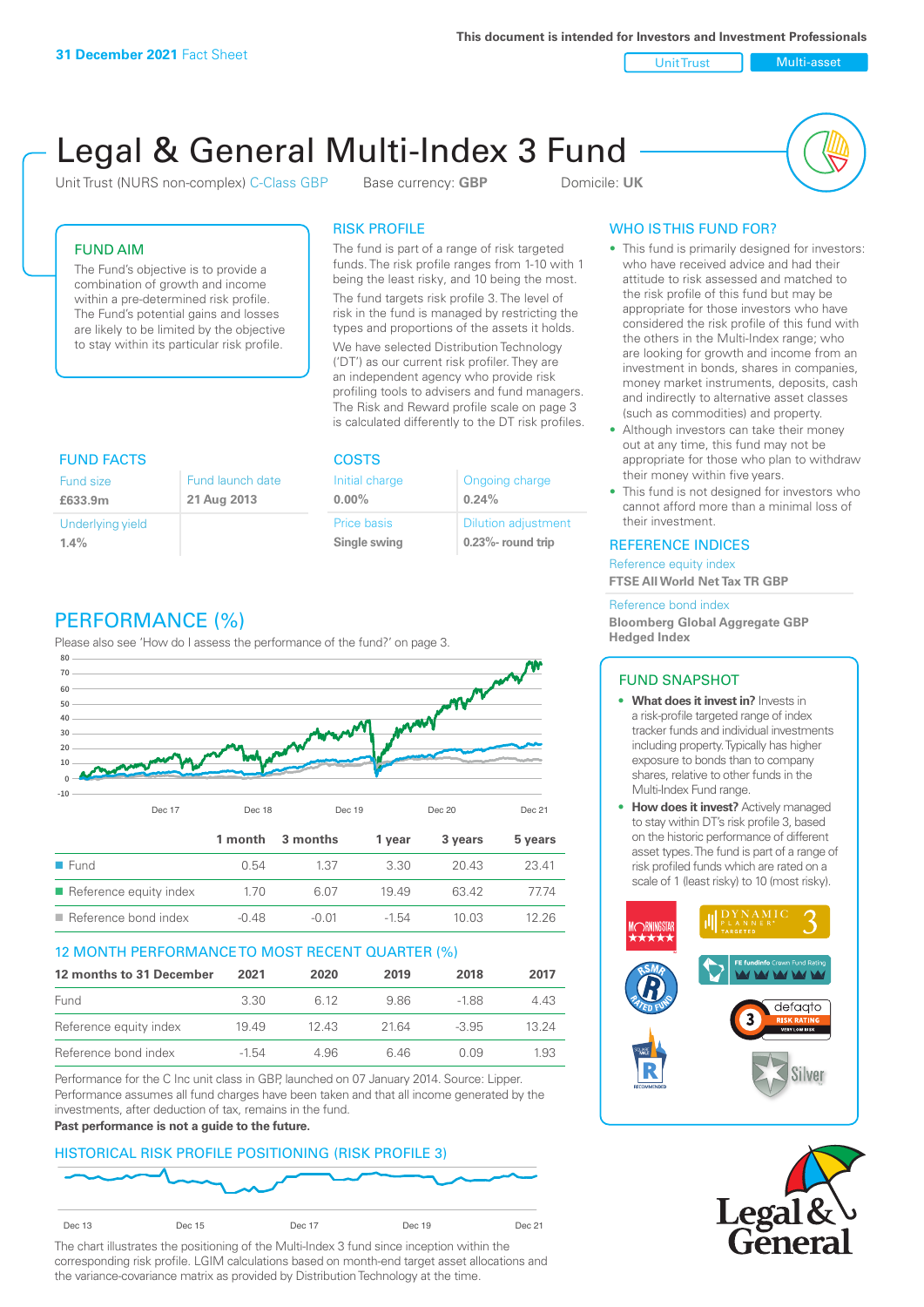# Legal & General Multi-Index 3 Fund

Unit Trust (NURS non-complex) C-Class GBP

# PORTFOLIO BREAKDOWN

All data source LGIM unless otherwise stated. Totals may not sum due to rounding.





#### FUND MANAGERS

The fund managers have responsibility for managing the multi-index fund range. They are part of the Multi-Asset Funds (MAF) team in LGIM. This team focuses on designing and managing multi-asset funds that are tailored to match the specific objectives of various client types. The team sits within a wider Asset Allocation team which combines both depth of experience with a broad range of expertise from different fields, including fund management, investment consulting and risk management roles.

# TOP 10 HOLDINGS (%)

| Cash                                        | 16.0 |
|---------------------------------------------|------|
| L&G All Stocks Gilt Index Trust             | 13.5 |
| L&G Sterling Corporate Bond Index Fund      | 8.5  |
| <b>LGIM Global Corporate Bond Fund</b>      | 7.0  |
| L&G UK Index Trust                          | 5.0  |
| L&G Japan Index Trust                       | 3.5  |
| L&G US Index Trust                          | 3.3  |
| L&G Global Infrastructure Index Fund        | 2.8  |
| L&G Global Inflation Linked Bond Index Fund | 2.5  |
| L&G Global Emerging Markets Index Fund      | 2.5  |